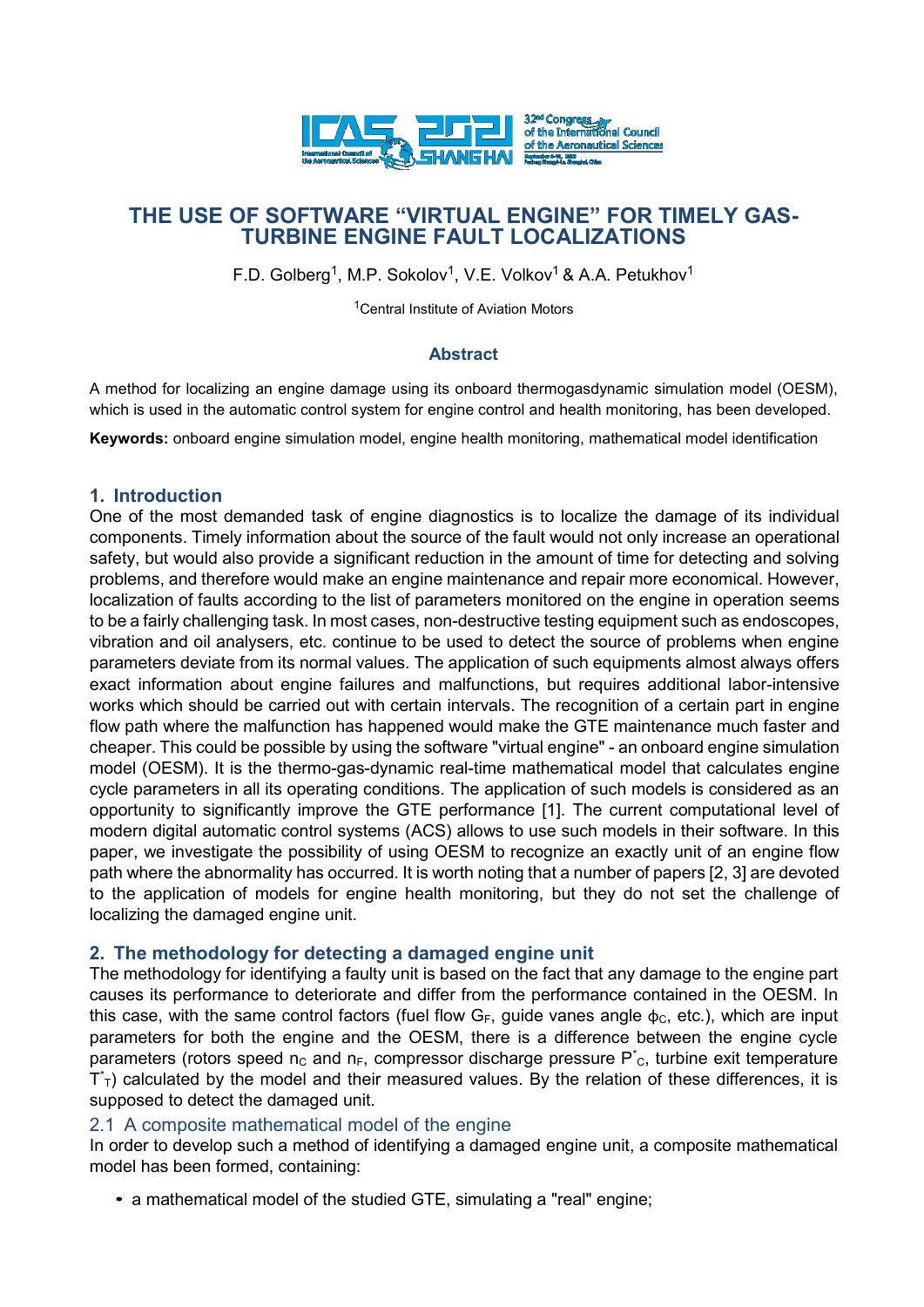- a mathematical model of the "real" engine ACS; *•*
- OESM built in the ACS ("virtual engine"); *•*
- the block of algorithms for recognition a damaged engine part, containing a module for *•* comparing measured parameters  $(X_i^{\text{meas}})$  of the "real" engine with calculated values of the "virtual" engine parameters (Xicalc) and a module recognizing a damaged part in terms of values, magnitudes and signs of differences  $ΔX_i = X_i^{meas} - X_i^{calc.};$

Figure 1 illustrates the structural scheme of such model.



Figure 1 – The structural scheme of the composite mathematical model.

Damage simulation of the "real" engine major units (compressors, turbines, combustion chamber) at various engine power modes and under different flight conditions is carried out sequentially by deteriorating the basic performance of these units in its model:

- in impeller machines a simultaneous decrease in efficiency and reduced air (gas) flow rate;
- in the combustion chamber a simultaneous decrease in the fuel combustion efficiency and the stagnation pressure recovery factor.

After that, the measured parameters values ( $U_{ENG}$ ) of the "real" engine model are compared with the calculated values ( $U_{\text{MOD}}$ ) of these parameters determined by the OESM.

As a result of the investigations carried out with models described above, the sequences of relations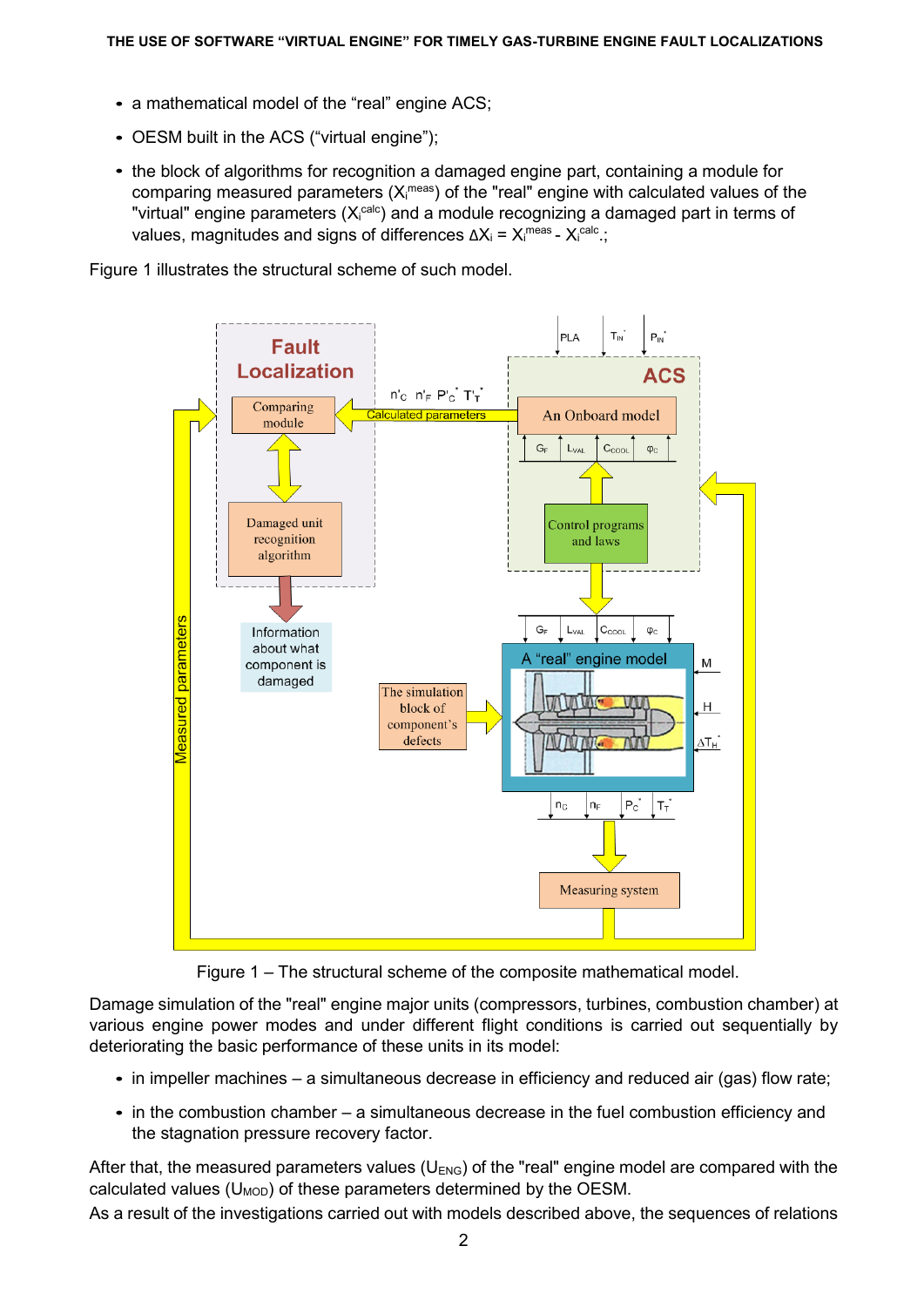allowing definite detection of a damaged unit have been determined for various engine types.

# 2.2 An algorithm to detect damaged engine unit

An example of an algorithm for such detection for a turbojet engine with a high bypass ratio is shown in Figure 2. Note that for a different engine configuration (turboshaft, afterburning, etc.), these relations and sequence would be different.



Figure 2 – An example of an algorithm for detecting a damaged unit.

The considered algorithm is implemented in the following way: if there is a symptom of fault in the GTE unit (in the example given, the difference of 4% or more between the measured and calculated values of engine parameters was considered as such a detector), the damage condition of any engine part is recorded. Then, according to this algorithm, the selected relations between the differences  $er_U$  of calculated and measured parameters, determined by the formula (1), are sequentially checked.

$$
er_{U} = \frac{U_{ENG} - U_{MOD}}{U_{ENG}} \cdot 100\%
$$
\n(1)

If any of the ratios is satisfied, then the damage to the corresponding unit is recorded and the trouble-shooting stops. Otherwise, the next relation is checked.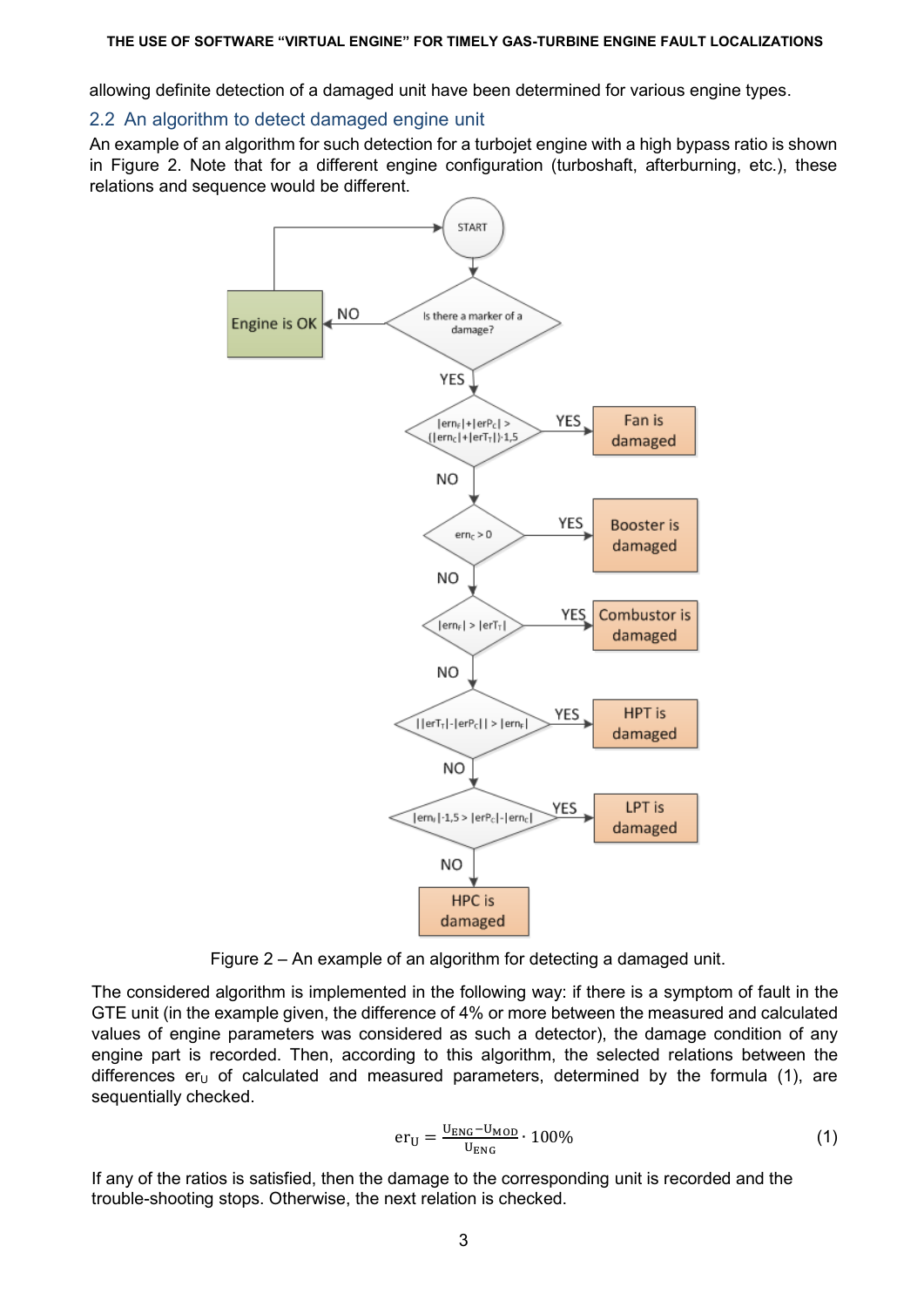#### **THE USE OF SOFTWARE "VIRTUAL ENGINE" FOR TIMELY GAS-TURBINE ENGINE FAULT LOCALIZATIONS**

The results of this calculation works gave reason to believe that there is the fundamental possibility to detect a damaged GTE unit using the OESM, where this algorithm can be implemented, and to further verify the method using data on the damage effects obtained from engines in operation. This is described in the next section.

# **3. Verification of the developed methodology according to operating data**

In order to verify the developed methodology of damage unit recognition, a study based on flight data was carried out. To do this, we used the data from the turbofan engine in operation with information about change in the parameters of intact engines and engines with two types of typical malfunctions: damage and separation of compressor blades, and combustion chamber burnout. A mathematical model of studied turbofan was developed, similar to the OESM described in the previous section.

In total, the flights of 11 engines without detected faults, 5 engines with damaged HPC and 5 engines with damaged combustion chamber were examined. For each engine, there were from several hundred to several thousand flights during which damage of its components has appeared. The flight data was a set of frames recorded once per second with information about values of all major engine parameters.

While analyzing data for each engine from flights where it was probably intact (the first one or as close to it as possible) and probably damaged (the last one or as close to it as possible) a set of several dozens of consecutive frames corresponding to the flight at cruise or close to it mode was selected in a manner that when the engine parameters did not change, or their change did not exceed 0.5%. At the same time, we were looking for such frames where the fuel flow in the combustion chamber, the temperature and the pressure at the engine inlet were the same or had minimal differences for intact and damaged engine. Further, the values of the parameters in the selected frames were averaged and compared with each other. After analysing the results of these changes, an algorithm to detect the faulty unit (HPC or combustion chamber) similar to the one described in the previous point was developed.

This algorithm was tested using the developed demo software, which includes: a module for converting and reading flight data, a mathematical model of the examined engine, and an algorithm for determining a faulty unit.

A faulty unit is determined as follows: when reading flight data, it searched for the throttle position, high pressure rotor speed and flight altitude, indicating that the engine was operating in cruising mode or close to it. If the values of these parameters were within the specified limits and if there was an attribute of a steady-state mode, the values of the parameters registered in flight were compared with the parameters calculated by the model. If there was a marker of the damage, the ratio specified in the developed algorithm was checked. If it was satisfied, the combustion chamber failure counter was increased by 1, if not, the HPC failure counter was increased by 1. When any of the counters reached a prescribed value, the comparison of parameters was stopped and a message about the damaged engine unit was issued. If these conditions were not met when the end of the file was reached, the engine was considered to be in a good condition.

Confidence estimation of this algorithm through available flight data of engines with 2 types of common failures (damage to the HPC and burnout of the combustion chamber) and engines without failures reveals that the probability of type I errors (false decision about engine fail) is about 35%, and the probability of type II errors (false decision about the good engine condition) is about 30%. The use of the identification procedure for the mathematical model of the engine [4] helps to significantly reduce the percentage of first kind errors (up to 10%), because the difference between the calculated and measured parameters is often caused by a performance change due to the depletion of the engine lifetime, but not damage of its units. But the issue of reducing the number of second kind errors remains relevant, since the difference between calculated and measured parameters in case of engine unit damage was not always as big as it was accepted for starting detection algorithm. The next section describes how you can use the identification procedure to solve this problem.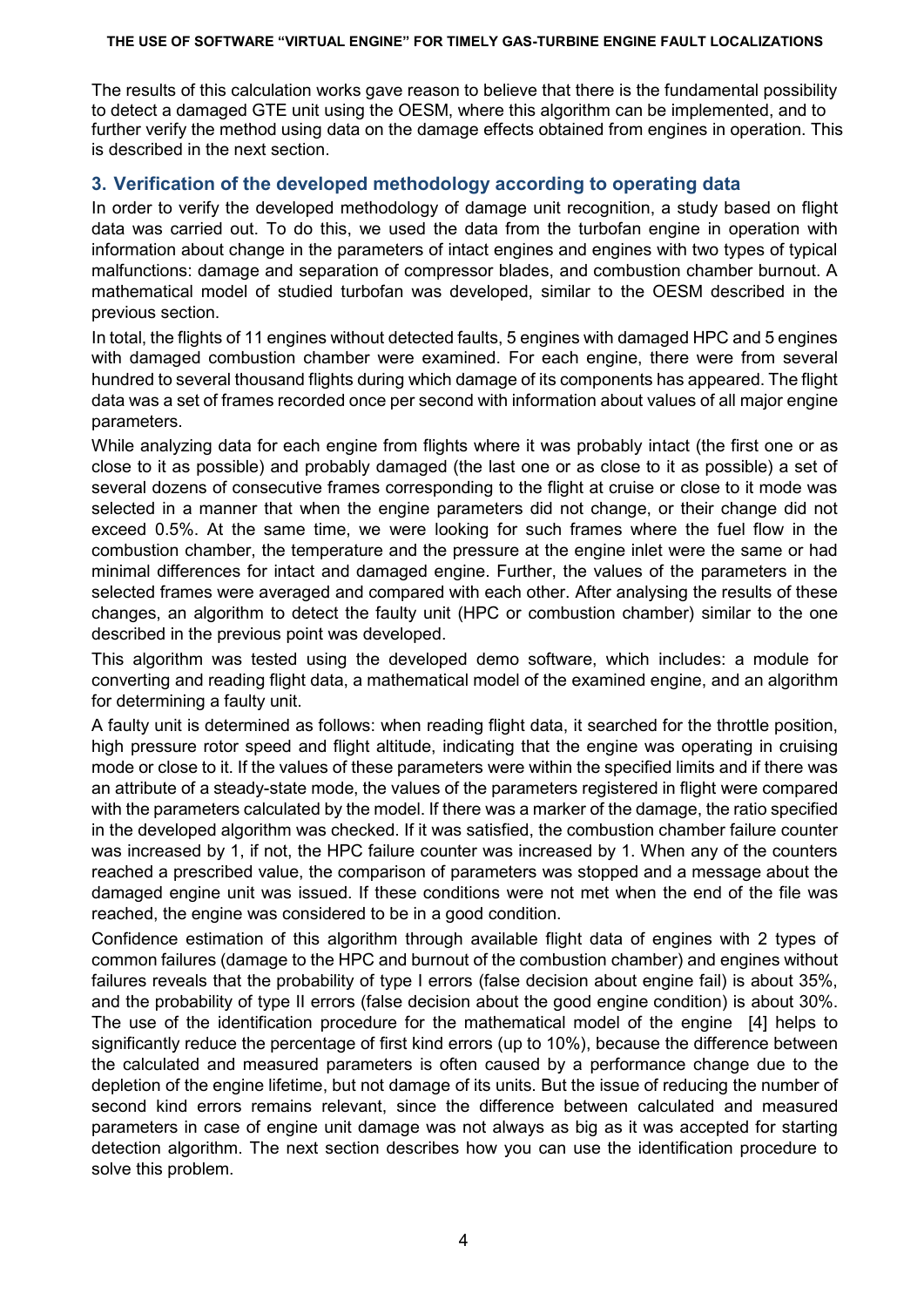## **4. Application of the engine mathematical model identification for localization of damaged unit**

# 4.1 Identification methodology

An identification methodology that does not require significant computation capacity, comparable with required for model calculation, has been developed in CIAM [4]. According to this methodology, the identification is implemented by correction the initial performance of engine components, used as input data in the model. The identification procedure is designed in such a way that the difference between measured values of engine parameters and values of these parameters calculated by the OESM is automatically reduced to zero. Identification algorithms were developed on the basis of the feedback control approach used in typical digital control systems. According to this approach, the controlled target is the onboard model. Its control factors are engine components performance values of efficiency and reduced flow rate of air or gas, etc ( $G_i$ <sub>RED</sub>,  $\eta_i$ ,  $\sigma_i$ ). The controlled variables are calculated values of measurable engine parameters. Their measured values are used as trim schedules of these parameters. The structure of identification loop is shown in Figure 3.



Figure 3 – Block diagram of the identification algorithm.

The identification algorithm works according to the following sequence:

the differences  $(ΔX)$  between the measured values of control parameters and their corresponding calculated values are obtained:

$$
\Delta X = X_{ENG} - X_{MOD} \tag{2}
$$

• the correction signals  $(ΔW)$  are generated to impact the initial performance of engine units in mathematical model according to the relations of the form:

$$
T_1 \cdot \frac{d^2 \Delta W}{dt^2} + \frac{d \Delta W}{dt} = K \cdot (T_2 \frac{d \Delta X}{dt} + \Delta X)
$$
 (3)

• The correction of engine performance is carried out:

$$
W = W + \Delta W \tag{4}
$$

where X – control parameters of GTE, W – initial performance of engine units,  $T_1$ – lag time constant,  $T_2$  – lead time constant, K – gain.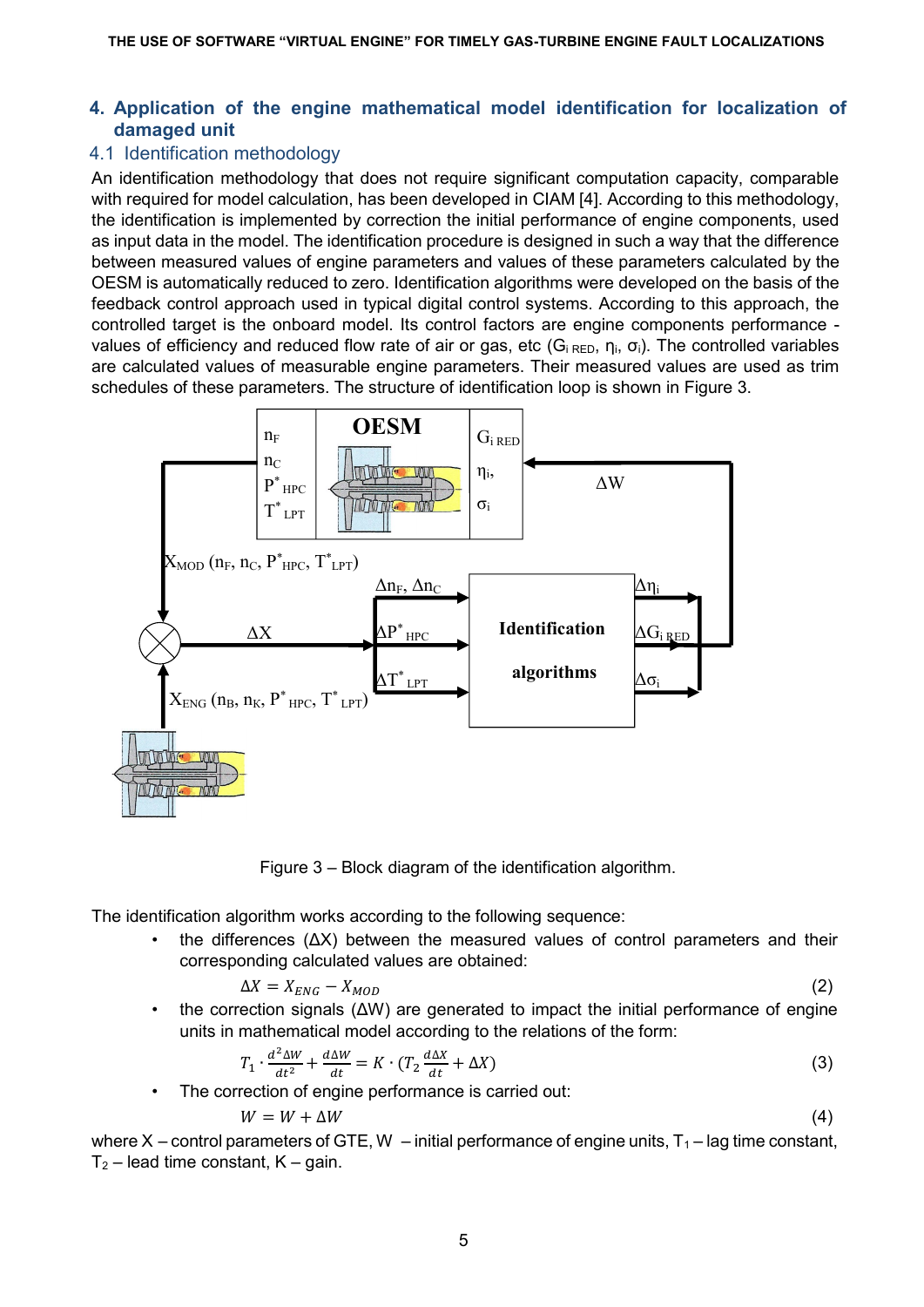## 4.2 Using the identification method to localize failures

To carry out the study in respect to mentioned operated turbofan, the most optimal relations (the influence coefficients) of the controlled (measurable) variables on identifiable non-measurable parameters under action on performance of various engine components (control factors) were determined. The selected identification algorithm was implemented in the developed mathematical model using the flight data of the engines with detected HPC damage. The parameter values from the flight data were selected at the modes satisfying the following conditions:

- Cruise mode, coming to that mode was checked according to the following condition: (PLA >= 32 **AND** PLA < 58 **AND** H >= 8500 m) **AND** t > 10 sec
- Steady mode, coming to that mode was checked according to the following condition:
	- (|G<sub>F t+1</sub> G<sub>F t</sub>| < 0,05 **AND** | n<sub>C t+1</sub> n<sub>C t</sub>| < 0,5 **AND** | T<sup>\*</sup><sub>LPT t+1</sub> T<sup>\*</sup><sub>LPT t</sub>| < 3) **AND** t > 100 sec,

where t, t+1 – parameter value at the current and next second, respectively.

For all flight modes selected according to this algorithm, the average values of the parameters were calculated, which were entered into a 12xN dimension table, where N is the number of engine flights. The resulting table was passed to the input of the mathematical model identification algorithm. The output parameters determined by the mathematical model using these data are the difference between the measured parameters and calculated before the identification, as well as the "additions" (indicated by the index "add" in Figure 4) to the engine performance defined during the identification process. Only those identification loops worked that affect the efficiency of the impeller machines by reducing to zero the values  $\Delta T_{LPT}^*$  and  $\Delta N_F$ . Figure 4 shows the process of changing the parameters dn2, add HPC efficiency and add LPT efficiency during identification of the engine.



Figure 4 – Time variation of engine parameters during identification.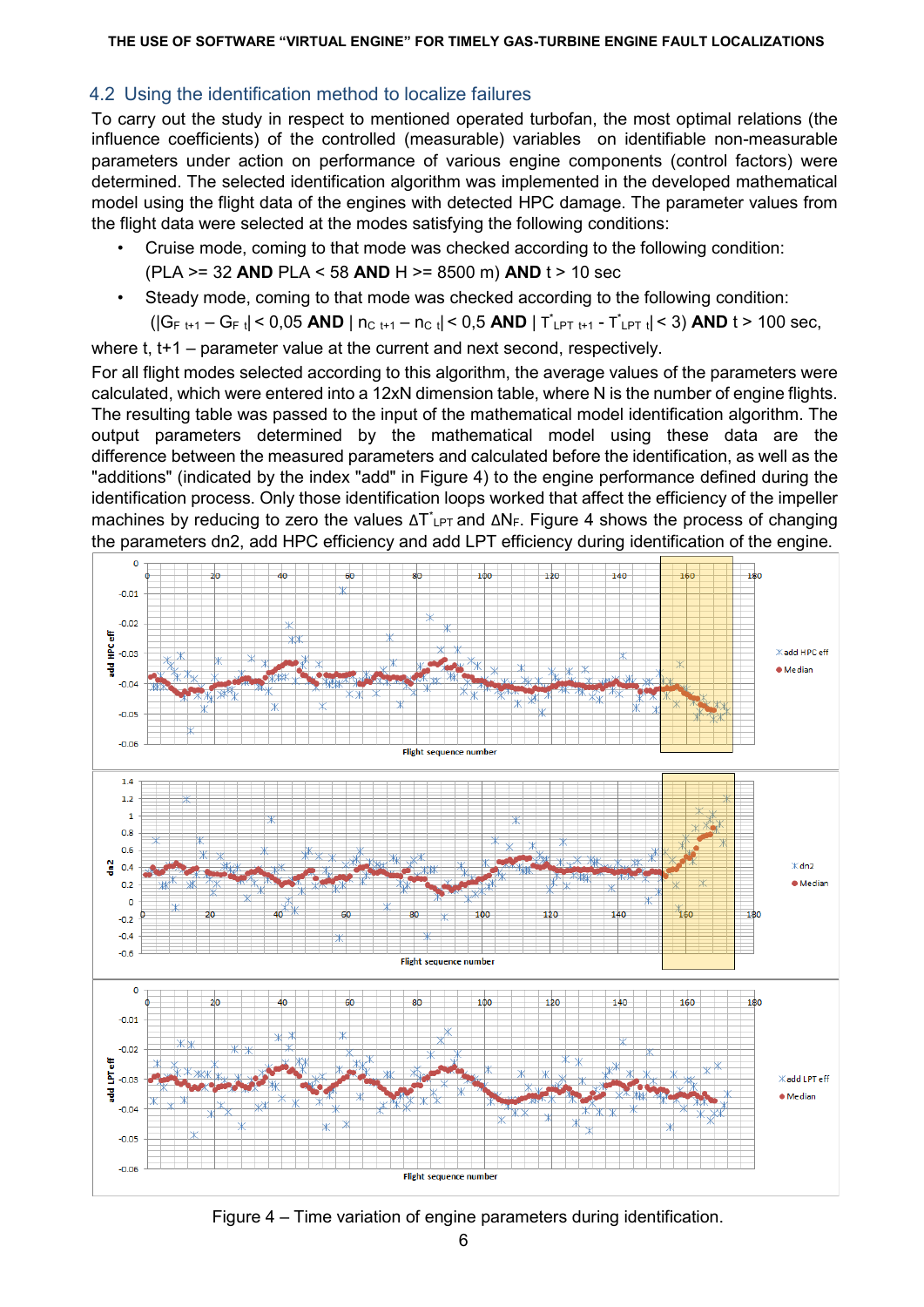As is seen from the figure, in the last 15-20 flights, there is a simultaneous decrease in the required impacts on the HPC performance at their constant values for the LPT, and an increase in the calculation error in the high-pressure rotor speed dn2. Such parameters behavior is typical for 4 out of 5 considered engines with damaged HPC. Thus, the reliability of diagnostics according to the available experimental data is 0.8 (the ratio of the number of engines with a detected fault to the actual number of engines with faults).

The obtained value testifies to the satisfactory quality of diagnostics and the possibility of using information about a dramatic change in the impact on the GTE performance as a marker of failure detection. In the future, it is planned to test this method on a larger size of data – engines with various common malfunctions, as well as to test the method on data from intact engines.

# **5. Conclusions**

As a result of computational studies carried out using the created composite mathematical model, algorithms for localizing the damaged engine unit for various GTE configurations have been developed.

The analysis flight data of turbofan engine in operation with damages of its flow path was carried out. Based on these data, the confidence estimation of the developed method for localizing the damaged unit was executed. It was revealed that identification procedure essentially improves the algorithm.

Based on the flight data of the engines with damaged HPC, the identification of the onboard turbofan model was performed using the previously developed methodology. The reliability of diagnosing the damage condition according to the available experimental data is 80%.

# **6. Contact Author Email Address**

vevolkov@ciam.ru

# **7. Copyright Statement**

The authors confirm that they, and/or their company or organization, hold copyright on all of the original material included in this paper. The authors also confirm that they have obtained permission, from the copyright holder of any third party material included in this paper, to publish it as part of their paper. The authors confirm that they give permission, or have obtained permission from the copyright holder of this paper, for the publication and distribution of this paper as part of the ICAS proceedings or as individual off-prints from the proceedings.